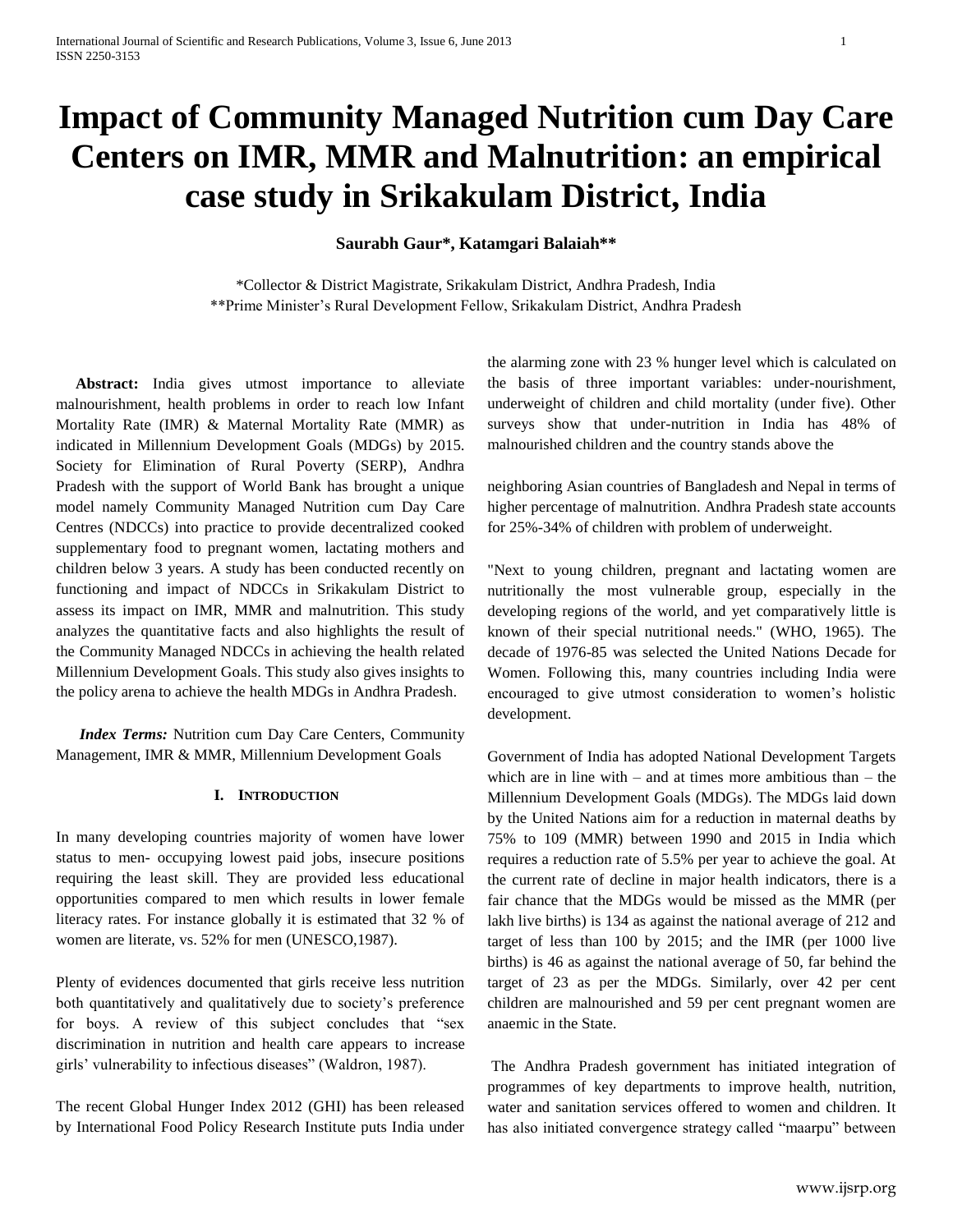the health department and Integrated Child Development Scheme (ICDS). It has identified some of the important health indicators for reduction of MMR, IMR and malnutrition viz., age at marriage, early registration of pregnancy and births, anemia among pregnant women, institutional delivery, early initiation of breast feeding, complementary feeding, awareness against sex selection abortion, pre-natal & post-natal care and care of adolescent girls.

#### NDCCs and its strategy

The primary objective of NDCC is to combat the malnutrition and to achieve health related Millennium Development Goals (MDGs) by 2015. SERP is an autonomous organization registered under the Societies Registration Act, 1860 and to act on behalf of Andhra Pradesh for implementation of various developmental activities. Under the Health & Nutrition strategy, the NDCC program is being implemented since 2007 with 4227 Nutrition cum day care centers in 2969 pilot mandals. Further, extensive health & nutrition strategies are being adopted for capacity building of stake holders at mandal and district levels.

#### **II REVIEW OF LITERATURE**

An attempt is made to analyses the work done by National Family Health Survey 3 during the past in the related field. According to the NFHS-3, 2005-06, India has lowest child immunization rate in South Asia. But in terms of getting BCG vaccine- in India it is twice than Nepal and five times higher than Bangladesh and 30 times higher than Sri Lanka. It has been said that the chances of immunization for Scheduled tribe children is just 26%. The survey highlighted that just 23.1% mothers received iron and folic acid for at least 90 days in the last pregnancy and also stated that 56.2% of Indian women have Anemia. Finally the survey coupled all the reasons and stressed that 33% Indian women conceive when they are not fit to undertake a pregnancy. In 'The state of the World's Children 2006' UNICEF has stated malnutrition contributes to over 50% of child deaths. 30% of infants born with low birth weight (LBW) across the world were from India (1998-2004).

A study conducted by Ambpali Hastkargha Evom Hastshilp Vikas Swavlambi Sahkari Samiti Ltd. describes that the awareness regarding maternal and pre-natal, post-natal health care, baby feed at the village level is less and recommended for conducting awareness camps that would be associated with other departments and NGOs so that the resource could be utilized effectively. A study by M.Prakasamm (2009) pointed out that the Government of India has not yet focused on maternal healthconsidered as secondary prioritized issue and that has very narrow level of promoting institutional deliveries.

The Annual report on health by the Ministry of Health and Family (2010) estimated that over 40% of children and 36% of adult women are classified as undernourished. The Ministry has specified the reasons for such high levels of malnutrition and anaemia. And the multifaceted reasons would be poverty, gender inequity, specific dietary patterns and recurrent illness and all these acting in conjunction. It has been stressed very much that the gender discrimination contributes to malnutrition levels by early age of marriage which leads to reduced access to nutrition during critical periods like pregnancy and lactation.

## **III OBJECTIVES OF THE STUDY**

- a. To know the outcome the NDCCs
- b. To know the levels of community participation in running the NDCCs
- c. To compare NDCCs with other program in order to understand the effectiveness of the NDCC on IMR, MMR and Malnutrition
- d. To suggest effective ways and means for health related policies

#### **IV RESEARCH METHODOLOGY**

This descriptive study was conducted based on two types of data, namely- primary and secondary. The main source of primary data is obtained through pre-structured interview schedule. The secondary data is obtained from Society for Elimination of Rural Poverty (SERP), other Government departments and institutes. The researcher has also collected secondary data from various publications, reports and reputed journals.

#### Primary Sources

An in-depth study of 20 NDCCs in Srikakulam District was conducted through pre-structured interview, schedule and Focus Group Discussion (FGD) with beneficiaries to gain specific insights into the functioning of the NDCC with special focus on IMR and MMR. For facility assessment, a pre-determined questionnaire was prepared for FGD.

#### Secondary Sources

The data between 2008-12 from SERP, Andhra Pradesh were collected to assess the outcome of the NDCCs and also to compare status of IMR and MMR in NDCCs with that of Southern states of India.

#### **V. SAMPLING**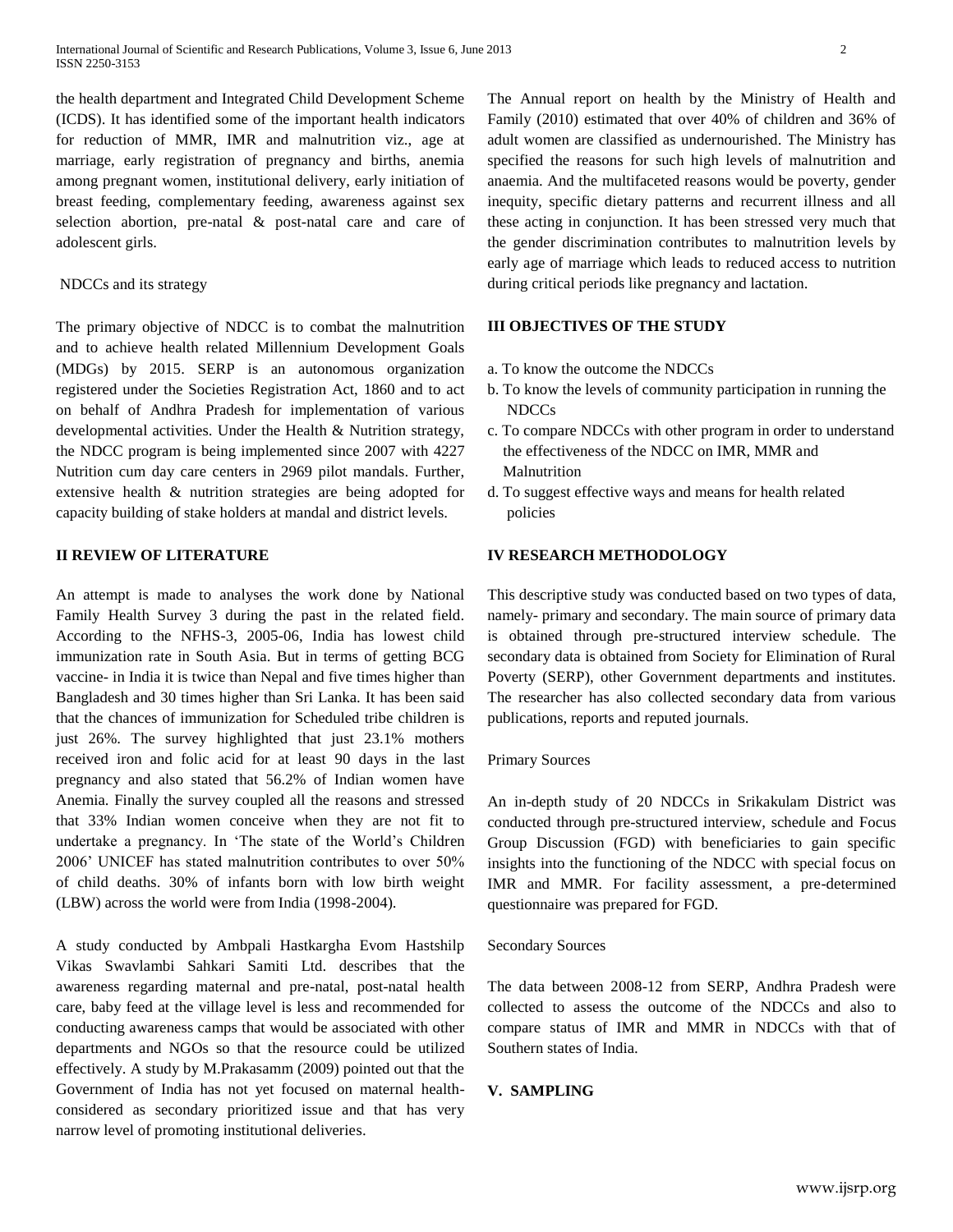Geographically Srikakulam District is selected as study area in which 200 NDCCs are functioning. As a sample size, 20 NDCCs have been selected through drawing system which is part of simple random sample method to conduct an in-depth study.

#### **VI. STATISTICAL TECHNIQUE**

The Statistical Package for Social Science (SPSS) has been used to organize the data that is being collected through primary and secondary sources and also to analyze and interpret quantitative data

#### **VII MAIN FINDINGS**

Findings related to safe deliveries and babies born with more than 2.5 kg in Nutritional cum Day Care Centers (NDCCs).

|  | Table I: Delivery Status of NDCCs in Andhra Pradesh - 2008-12 |  |  |  |
|--|---------------------------------------------------------------|--|--|--|
|--|---------------------------------------------------------------|--|--|--|

| Period  | No of Deliveries | Safe deliveries Babies born | with more than 2.5 kg |
|---------|------------------|-----------------------------|-----------------------|
| 2008-09 | 8570             | 8301                        | 7158                  |
| 2009-10 | 8917             | 8156                        | 6642                  |
| 2010-11 | 10658            | 6623                        | 5491                  |
| 2011-12 | 18296            | 14173                       | 11724                 |
| 2012-13 | 28636            | 25278                       | 19279                 |

Source: Misreport, SERP: [http://www.serp.ap.gov.in/HN/](http://www.google.com/url?q=http%3A%2F%2Fwww.serp.ap.gov.in%2FHN%2F&sa=D&sntz=1&usg=AFQjCNEid1QelTKlPImI8Kt84nir-qX03Q)

It is very essential to understand from table I that the number of deliveries has been increased from 8570 to 28636 since 2008. The highest percentage of safe deliveries (96.8 %) has been recorded in 2008-09 and the lowest percentage of safe deliveries (62.14 %) has shown in 2010-11. The safe deliveries increased from 2008 due to increased number of NDCCs. Again the percentage of babies born with more than 2.5kgs weight was highest (83.5 %) in 2008-09 and that was lowest in 2010-11. Taking 2012-13 statistics alone, out of 28636 deliveries, there are 19279 (67.3%) babies born with more than 2.5kg which indicates that NDCC encounters malnutrition very effectively.

#### **Table II: Delivery Status of NDCC in Srikakulam District – 2008-2012**

| Period  | No.of Deliveries Safe deliveries |      | Babies born with<br>more than 2.5 kg |
|---------|----------------------------------|------|--------------------------------------|
| 2008-09 | 2112                             | 2102 | 1893                                 |
| 2009-10 | 2105                             | 1903 | 1585                                 |
| 2010-11 | 1057                             | 756  | 701                                  |
| 2011-12 | 734                              | 551  | 561                                  |
| 2012-13 | 822                              | 770  | 648                                  |

**Source:** MIS Report, SERP: http://www.serp.ap.gov.in/HN/

As the year 2008-09 is compared to the year 2012-13, it is observed that number of deliveries from the beneficiaries of NDCC in Srikakulam District has been decreased , gradually the safe deliveries and babies who born with more than 2.5kg have also decreased.



Source: Innovations in Development (2012), Ministry of Finance Department of Economic Affairs and the World Bank in India, issue 6

The above figure describes the facts of IMR and MMR in Southern states in comparison with that of NDCCs in Andhra Pradesh. It demonstrates that the IMR rate in NDCC between 2007-11 was just 10 where as in Andhra Pradesh state it is 49 out of 1,000 live births. The IMR status in NDCC is always low when compared to that of other Southern states in India. In fact, the study looks into the deeper consideration of area of coverage and number of centers run by the particular programs. Through Health and Nutritional Component, there were 4,200 NDCCs functioning under SERP in 22 districts in the state of Andhra Pradesh and through Integrated Child Development Scheme (ICDS) there were 73,944 Anganwadi Centers (AWCs) functioning in 23 district in 2010. Logically, 4,200 NDCCs may not be compared with 73,944 AWCs. But it can be taken as a pilot or an experiment to study the impact of community managed nutrition cum day care centers on IMR and MMR.

The NDCC model is a community driven concept in which Self-Help Groups (SHGs) participate at every phase of running the centers. Village Organizations which were formed by women SHGs are given responsibility to manage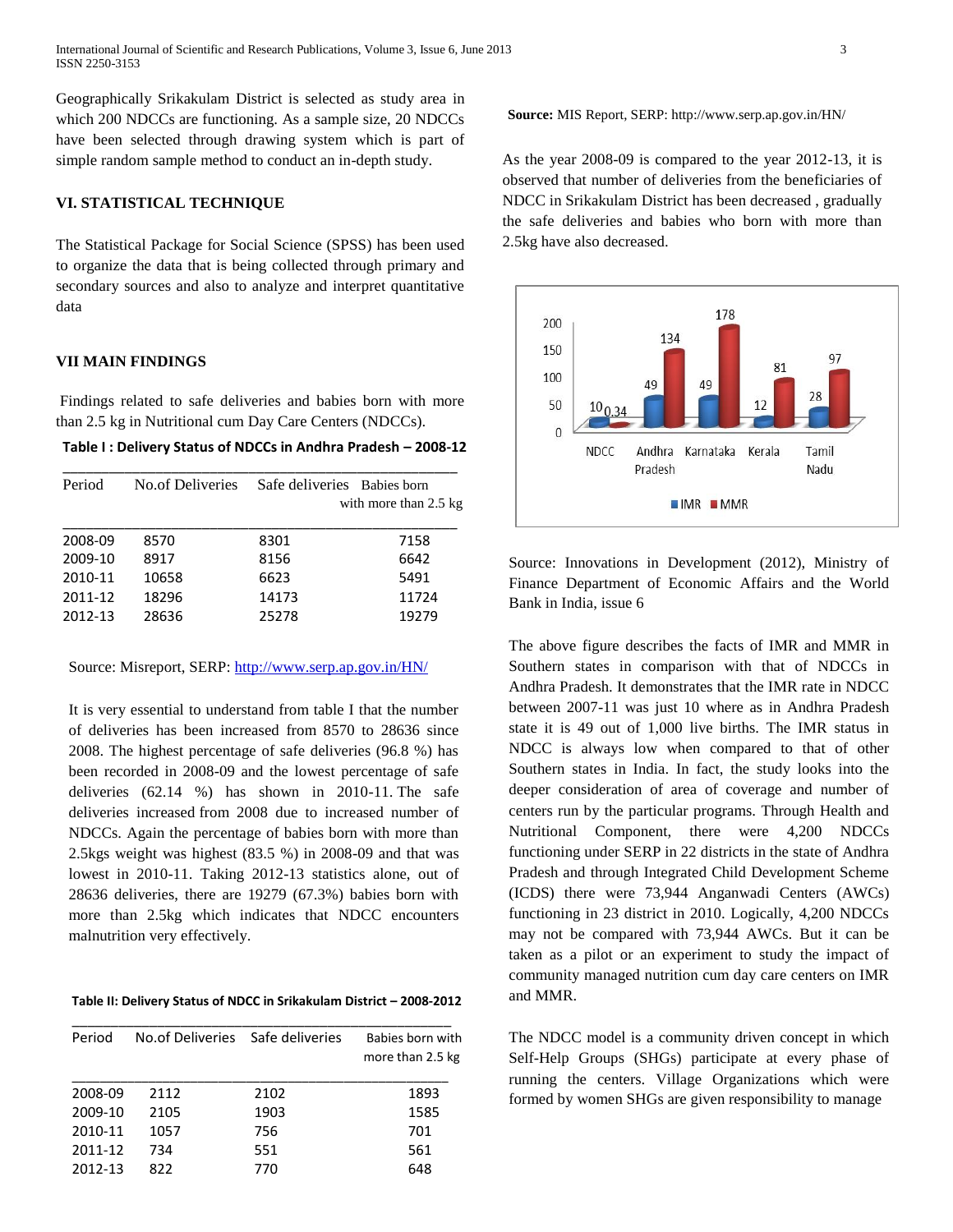the NDCCs and here the SHG member and beneficiaries monitor the quality of food and other matters of running the centers where as in ICDS scheme community participation is limited. In AWCs, we may ensure distribution of food but we are not sure that the distributed food is being consumed by pregnant women. Hence, it is very painful to conclude on the status of IMR and MMR

## **Table III Weight gained in pregnant women and newly born babies in NDCCs in Srikakulam District**

| <b>Pregnant women weight</b> | <b>Frequency</b> | <b>Percent</b> |
|------------------------------|------------------|----------------|
| gained from 35kgs in         |                  |                |
| <b>NDCCs</b>                 |                  |                |
| $35-40 \text{ kg}$           | 3                | 15             |
| $40-45$ kg                   | 1                | 5              |
| $45-50$ kg                   | 9                | 45             |
| above 50 kg                  | 7                | 35             |
|                              |                  |                |
| Weight of the newly born     | <b>Frequency</b> | <b>Percent</b> |
| baby in NDCCs                |                  |                |
| Below 2,5 kg                 | 1                | 5              |
| $2.5$ kg                     | 6                | 30             |
| $3 \text{ kg}$               | 11               | 55             |
| 3.5kg                        | $\mathfrak{D}$   | 10             |

The above indicators show that NDCCs are potential to improve the nutritional status of pregnant women and children below 3 years and it is contributing well during the crucial period. During pregnancy, women are being provided nutritional food for three times in a day in NDCCs and also given awareness on reproductive health. The Health activist (HA) of NDCCs advises pregnant women to avail health facilities such as immunization, Health checkup, medicines, nutritious diet. Pregnant women are provided with a Mother and Child Protection Card (MCP card) in which one can find the due-date of delivery, weight of the pregnant women, address of nearest primary health center, emergency contact numbers such as that of hospital, ambulance.

The Health Assistant will take enrolled pregnant women to the hospital for delivery as she knows the complete history of pregnant women including delivery date. After delivery, again the lactating mother and child get balanced diet for 3 years. The weight of mother and child are being checked and is recorded in the NDCCs.

From table III it is very clear that weight of the pregnant women has tremendously increased due to complete care and service provided through NDCCs. Significantly, 45 percent of pregnant women gained weight from 35kg to 45 kg and more than 50kg

weight have been gained by 35 percent of the pregnant women in NDCCs. Similarly 30 percent of the babies' weight at birth was 2.5 kg and 55 percent weigh 3kgs. Significantly, 10 percent of new born babies have 3.5 kg of weight. It has been observed that above 90 percent of the children gained sufficient weight in NDCCs

#### **VIII Community Participation in NDCCs**

The NDCCs are based on community felt-need, interest of the communities generates through Conscientization process, community-owned, and community supervised. NDCCs have been started on the Strong social groups of women's Self Help Groups (SHG), their village Organizations and mandal samakyas that have been established across the state over the past 16 years. This program has been felt as one of the most important nutritional programe that could be managed by community itself and here the local women act as leaders, mentors, and trainers. Hence, the NDCCs have been successfully running and helping to combat the malnutrition as well.

#### **IX Policy Analysis and Suggestions**

Analysis of the root causes for malnutrition in rural India shows the lack of awareness on nutrition and type of food that need to be consumed during the crucial period (9 months pregnancy and children up to 3 years). The study has explored factors affecting the status of the malnutrition in Andhra Pradesh, India. Poverty, conservatism, negligence in securing nutritional food during pregnancy that leads to malnutrition among rural women and children below 3 years. It is a time for policy maker to come with policy that where it is possible to provide quality nutritional food as well as education on reproductive health so that pregnant women will sensitize themselves about diet and nutritional pattern during their pregnancy.

It is quite hard for government alone to provide nutritional diet to all 16 percent of malnourished people in the world. Hence, it is necessary to bring decentralized health policy frame work through which community participation can be part of entire programmes so that desired objectives can be achieved easily.

Interventions by government need to be evaluated in terms of their cost –effectiveness and delivery mechanism on particular program (ex: ICDS, IAH, NDCC).

In order to curb the malnutrition in India, it is necessary to bring a national food and nutrition security policy with public-private partnership.